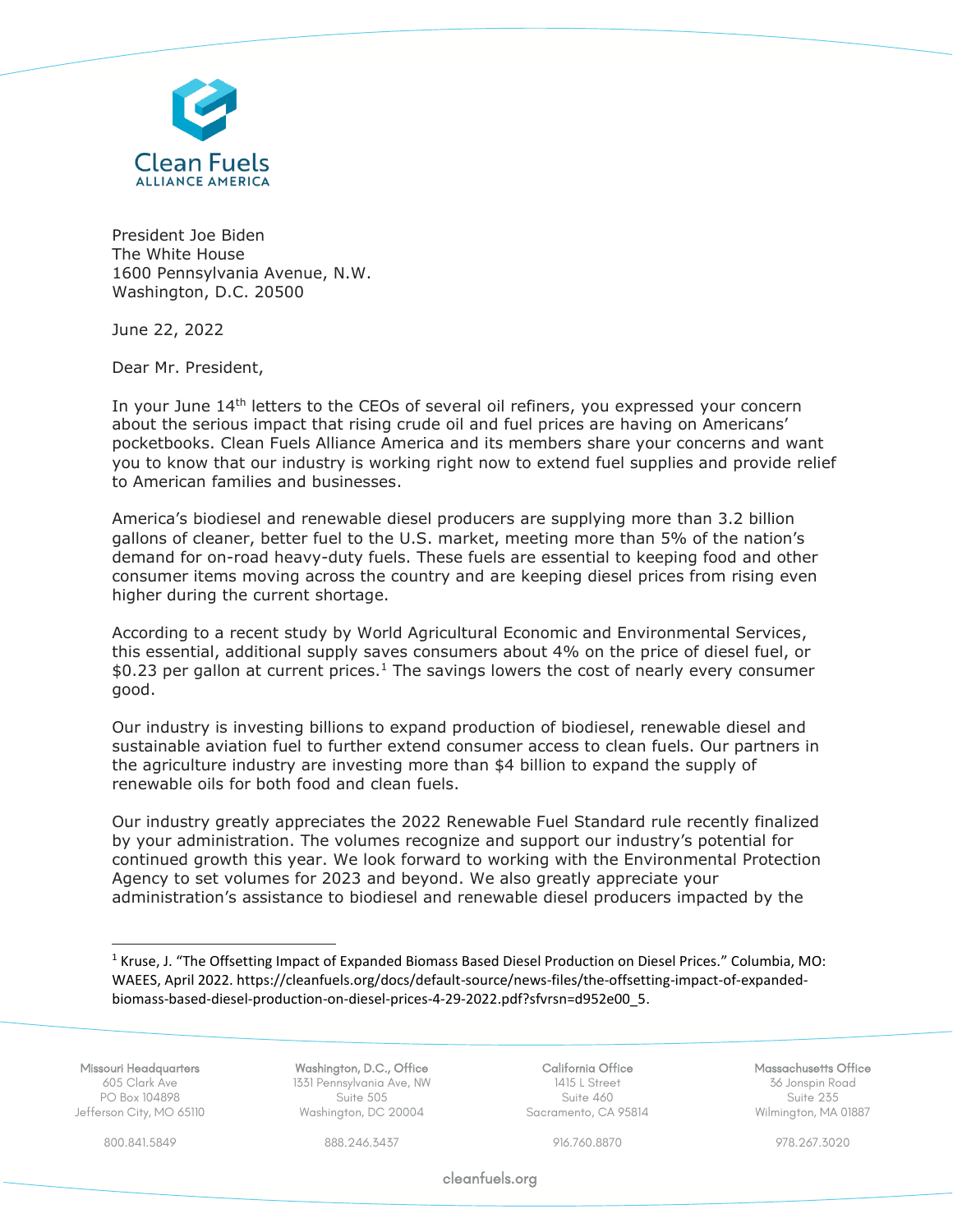pandemic. And we applaud your intention to provide additional infrastructure grants for higher biodiesel blends.

As you stated on March 8, "Loosening environmental regulations or pulling back clean energy investment will not lower energy prices for families."<sup>2</sup> A strong RFS is more important today than ever.

Thank you for your consideration,

A. Kassih

Kurt Kovarik Vice President of Federal Affairs Clean Fuels Alliance America [kkovarik@cleanfuels.org](mailto:kkovarik@cleanfuels.org) 202-737-8801

## CC:

The Hon. Tom Vilsack Secretary, U.S. Department of Agriculture 1400 Independence Ave., S.W. Washington, DC 20250

The Hon. Michael S. Regan Administrator, Environmental Protection Agency Office of the Administrator, 1101A 1200 Pennsylvania Avenue, N.W. Washington, D.C. 20460

The Hon. Jennifer Granholm Secretary, U.S. Department of Energy 1000 Independence Ave., SW Washington, DC 20585

The Hon. Nancy Pelosi Speaker of the U.S. House 1236 Longworth HOB Washington, DC 20515

The Hon. Charles Schumer Senate Democratic Majority Leader 322 Hart SOB Washington, DC 20510

<sup>&</sup>lt;sup>2</sup> "Remarks by President Biden Announcing U.S. Ban on Imports of Russian Oil, Liquified Natural Gas, and Coal." Washington, DC: White House, March 8, 2022. https://www.whitehouse.gov/briefing-room/speechesremarks/2022/03/08/remarks-by-president-biden-announcing-u-s-ban-on-imports-of-russian-oil-liquefied-naturalgas-and-coal/